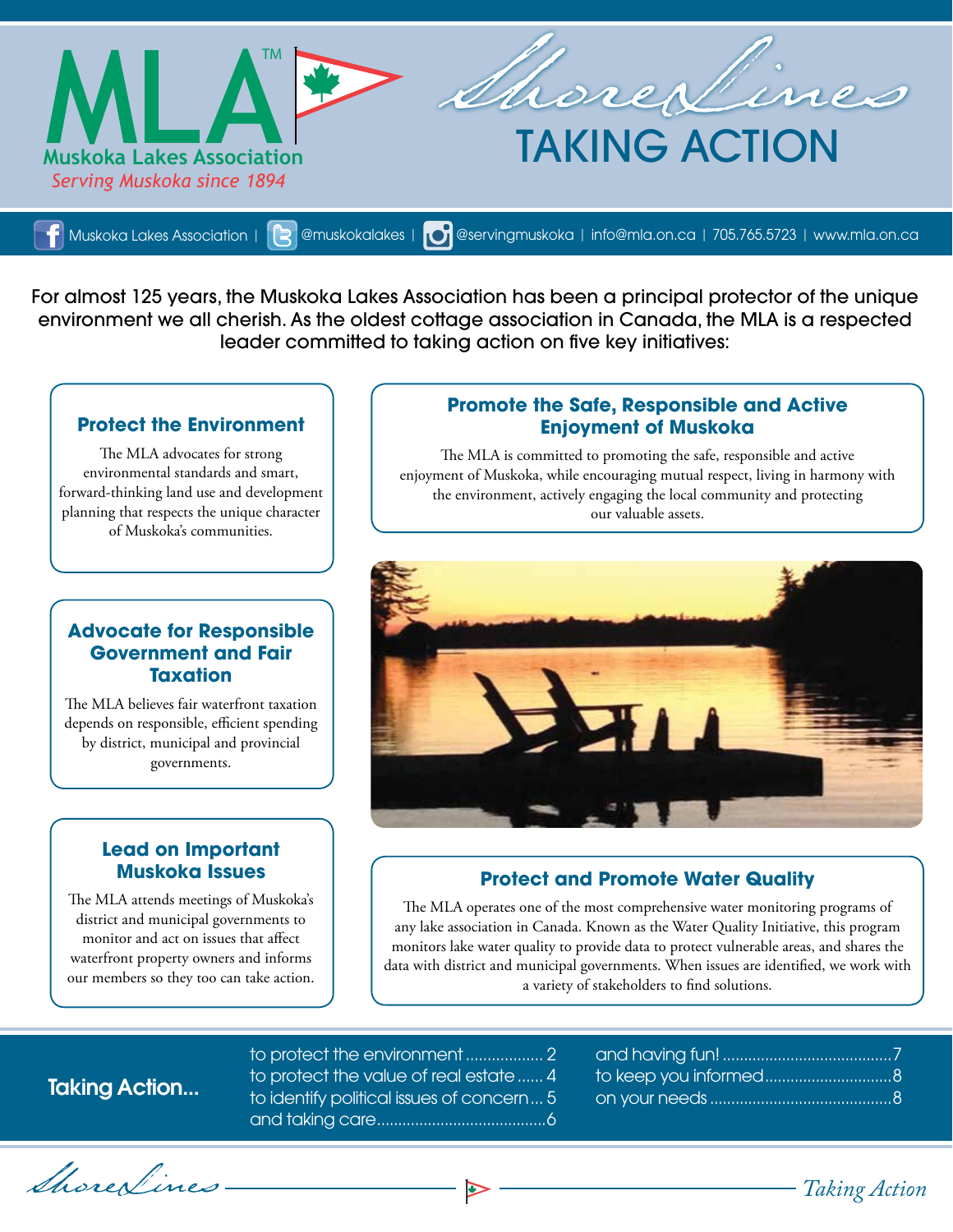## The MLA is here, TAKING ACTION on your behalf when you're away!

## *TAKING ACTION to protect the Muskoka environment!*



#### MLA WATER QUALITY INITIATIVE

The MLA Water Quality Initiative (WQI) is one of the most comprehensive, citizen-science based water quality monitoring programs of any lake association in Canada, designed to measure key biological, chemical and physical indicators of water quality in lakes and rivers throughout Muskoka. The program is implemented by a dedicated group of more than 100 volunteers who collect and analyze water samples on four separate occasions, from 180 sites in the big three lakes (Muskoka, Rosseau and Joseph) and other lakes and rivers.

The water quality parameters sampled during the 2015 program consisted of temperature, secchi depth (clarity), total phosphorus (nutrients), escherichia coli *(E.coli)*, total coliform (bacterial counts) and dissolved organic carbon (DOC). Beacon Environmental, of Bracebridge, is our contracted scientific provider. Together we review and establish sampling protocols, guide volunteers to test sites and document the results. Beacon then analyses the data and prepares an annual Water Quality Initiative Report which can be found on our website at *www. mla.on.ca* under the Water Quality tab.

### WATER QUALITY STUDIES

Over the years, the MLA has identified and taken steps with those responsible to remedy specific issues that have threatened the overall health of our water. This year it was determined that the sampled lakes continue to be healthy with only a small number of isolated locations identified as requiring further investigation. Typically, this involves increased monitoring to determine trends. However, following are examples of when the MLA has engaged stakeholders in further study.

#### **• 2011**

Members of the Water Quality committee met with local stakeholders within the Cox Bay area near Port Sandfield, to develop and implement solutions that could reduce elevated phosphorus levels entering Cox Bay.

2 De Ahores Lines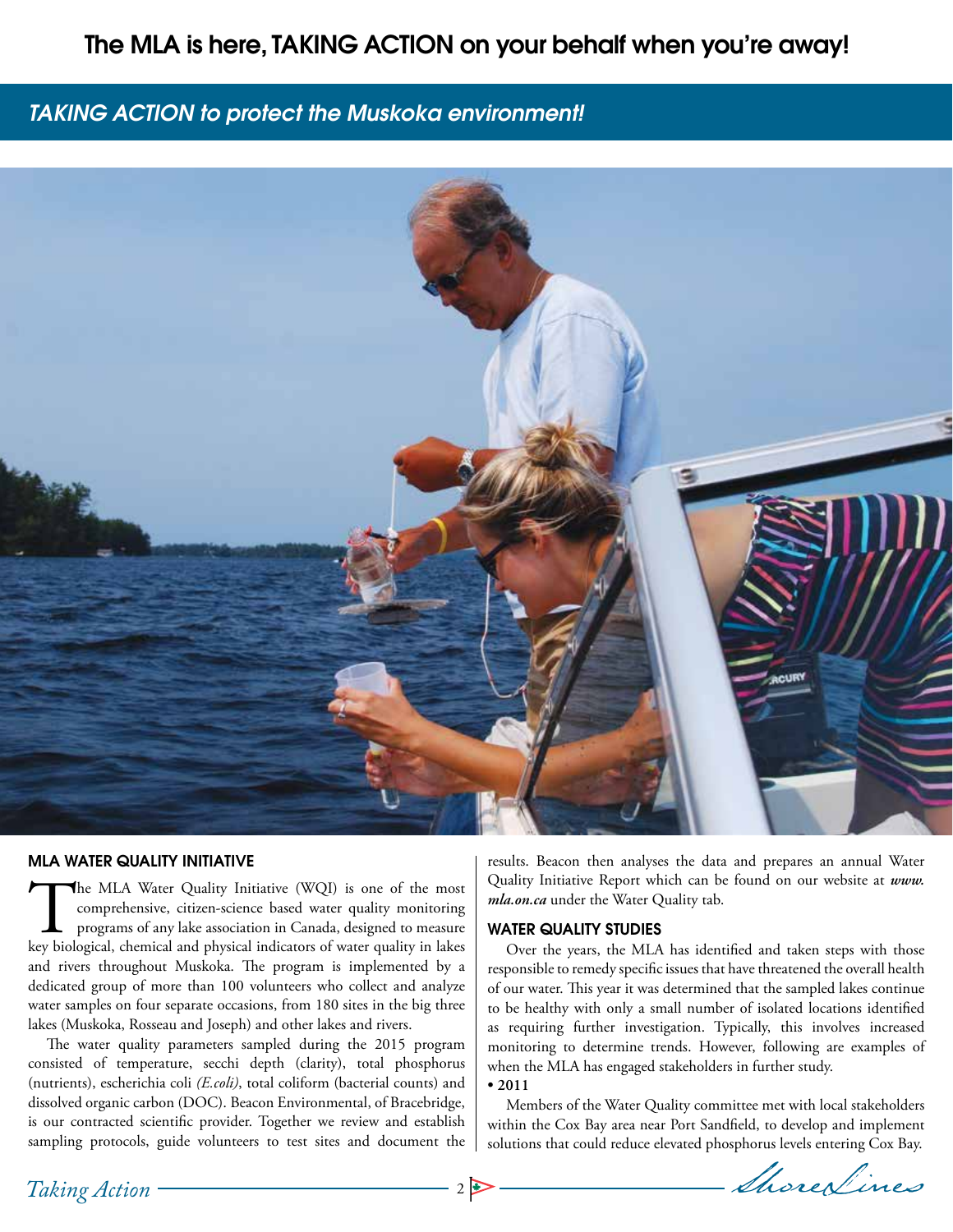### **• 2012**

Having identified relatively high phosphorus levels in Hamer Bay, the MLA, in partnership with the Lake Joseph North Association, contracted RiverStone Environmental Solutions, of Bracebridge, to conduct a yearlong study of a stream entering Hamer Bay near the north end of Lake Joseph in Seguin Township. This study was to determine whether elevated phosphorous concentrations observed in Hamer Bay were contributed to by the stream inputs. The report from that study determined that the stream did not have a disproportionate impact on water quality in the bay. As Hamer Bay continues to be an area of concern, efforts are on-going to determine what might be contributing to elevated phosphorous levels. **• 2014/2015** 

The MLA determined that elevated levels of *E.coli* discovered in Wallace Bay on Lake Rosseau discovered in 2014 warranted a Second Stage Monitoring program, which was conducted in the summer of 2015. Beacon Environmental performed this assessment. Beacon increased the frequency of water sampling to 15 separate occasions at four different sites, and intentionally collected samples under various weather conditions, including during rainstorms. Samples were sent to an independent laboratory for bacterial analysis, the results of which are available as an appendix to the 2015 Water Quality Report.

Data compiled by the MLA is also made available to other organizations such as the provincial Lake Partner Program, to augment their information or compare results when anomalies are noted. Occasionally, independent scientists will rely on our data for inclusion in larger studies. Currently, the District of Muskoka is considering our results data and recommendations for an update to their Water Quality Model. You can view their model at http://www.muskoka.on.ca/content/lake-system-health.

See all MLA Water Quality Reports on our website at www.mla.on.ca under the Water Quality tab.

#### MLA INFLUENCE – Septic Setbacks

District of Muskoka's municipal plans emphasize the protection of its lakes and acknowledge the recreational and economic importance of Muskoka's clean waters. The MLA is constantly looking at ways to maintain and improve Muskoka's water quality and natural environment.

One of the factors affecting our clean waters is the ability of individual septic systems to function efficiently without impacting the lakes. For that reason the MLA lobbied for a zoning by-law in the Township of Muskoka Lakes (TML) to establish that septic systems are to be set back from the waterfront thereby increasing their ability to filter pollutants before they enter the lakes. The MLA is pleased that due to our pressure TML followed the example of the Town of Gravenhurst and most other municipalities in Ontario by including a zoning regulation for the location of individual private septic systems. The MLA knows that there is a need to continue to politicize water quality protection initiatives to protect property values in Muskoka, otherwise economic issues and municipal inattention will overtake environmental protection and scrutiny.

### SEEDLING DAY

The MLA is also committed to a sustainable environment in Muskoka, and toward that end, continues the mid-May traditional Seedling Day sale of young trees and bushes suitable to the Muskoka environment to remediate shorelines and wooded areas. In 2015 over 6,600 seedlings were distributed.

Shore<u>Lines</u> 35



267 **HOURS OF MEETINGS FOR THE PRESIDENT** 

# **MLA** 196 **VOLUNTEERS**

**EARS OF WATER QUALITY MONITORING**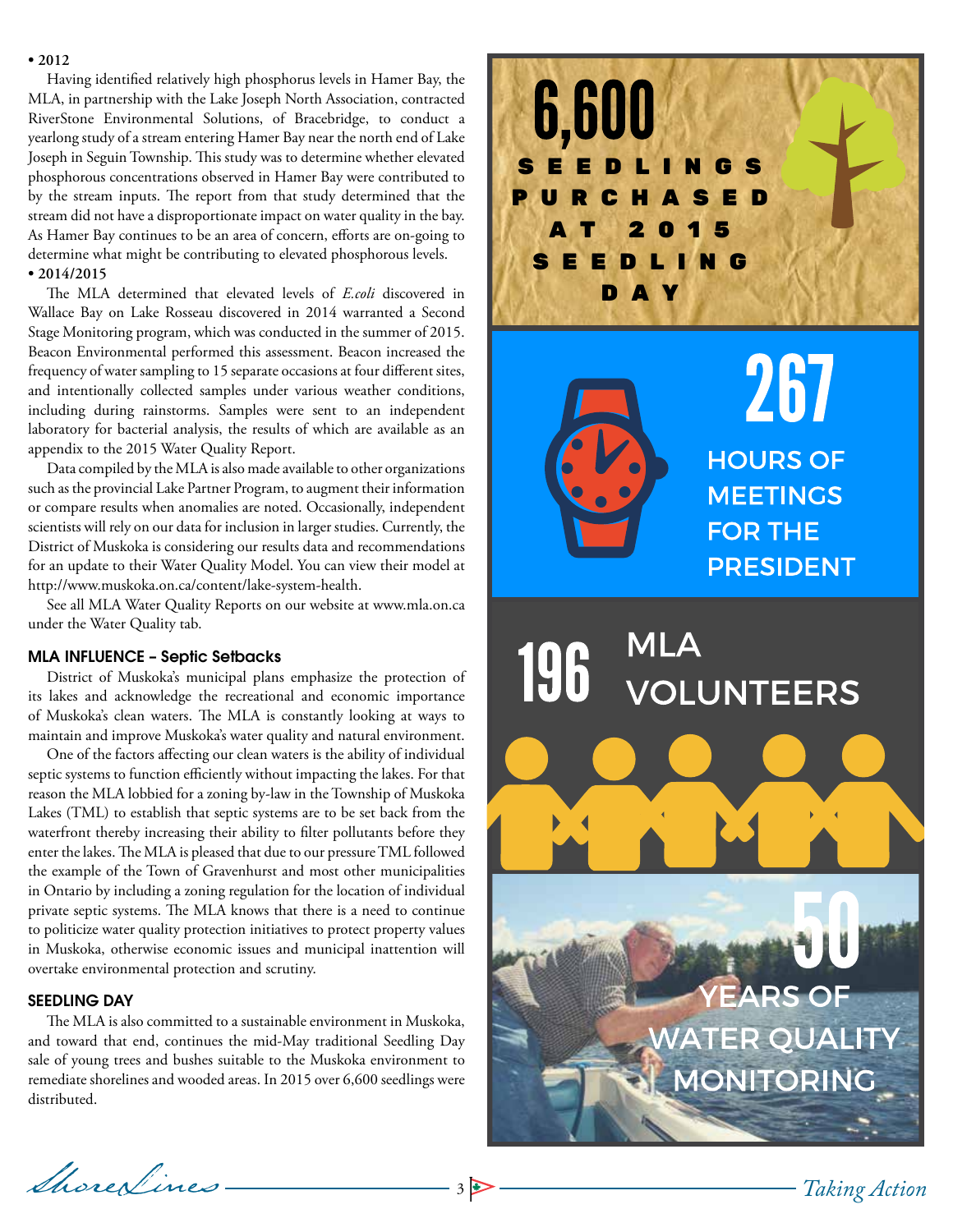### *TAKING ACTION to protect the value of your real estate and your Muskoka experience!*



Since 1894 the mission of the MLA has been to preserve the unique Muskoka landscape and protect the value of its waterfront properties. In the past ten years, the focus on the preservation of Muskoka's landscape has includ lince 1894 the mission of the MLA has been to preserve the unique Muskoka landscape and protect the value of its waterfront properties. In the past ten years, the focus on the preservation of also its shorelines. Accordingly, we have supported municipal initiatives to control development to minimize impact on the visual appeal of our shorelines.

**• MULTIPLE STRUCTURES** – We supported municipal initiatives to minimize the proliferation of buildings on the waterfront by establishing controls suitable to the unique context of each municipality.

**• BUILDING SETBACKS** - We advocated for the establishment of municipal wide standard setbacks on waterfront properties for new builds whether in town or in rural areas. However, recognizing that not all existing cottages meet this standard, we worked with Gravenhurst and TML to establish municipal compromises that will allow modest expansions of cottages that do not comply with today's requirements.

**• DOCK LENGTHS** - We fought for standardized dock lengths in narrow water bodies allowing all cottagers to build docks without interfering with each other, while ensuring boating safety.

**• TREE-CUTTING** - We lobbied for a by-law to control large scale tree cutting and for shoreline protection/naturalization initiatives as a planning requirement for large scale developments.

One of the most disastrous events in the past few years was the flooding in the spring of 2013. Many cottagers and residents were affected and hundreds of thousands of dollars were spent restoring docks and boathouses. We provided up-to-date reporting to our members throughout that period, and immediately thereafter, launched our own investigation through a private engineering firm of the circumstances leading up to and during the flood. Our actions resulted in an improved communications process between the Ministry of Natural Resources & Forestry (MNRF) and municipal governments, and we have since formally requested to participate in the upcoming review of the Muskoka River Watershed Management Plan (MRWMP). In the meantime, water levels are posted on our website at *http://mla.on.ca/Page.asp?PageID=122&ContentID=5333* daily during the late fall and early spring when water levels fluctuate the most.

We also work diligently to protect the Muskoka experience. In 2014 the MLA supported a local association in appealing and winning the continued extension of a regulation that limits the hours of outdoor entertainment on commercial patios. We are aware of concerns about the disruption occasionally caused by vacationers and cottage renters and



in response, we pushed for a by-law requiring on-site management at local resorts and we continue to petition for better by-law enforcement, particularly on weekends. We were also instrumental in the enactment of dark sky by-laws enacted in TML and Gravenhurst, to reduce light pollution from commercial and residential properties interfering with our enjoyment of the night sky.

4 ShoreNines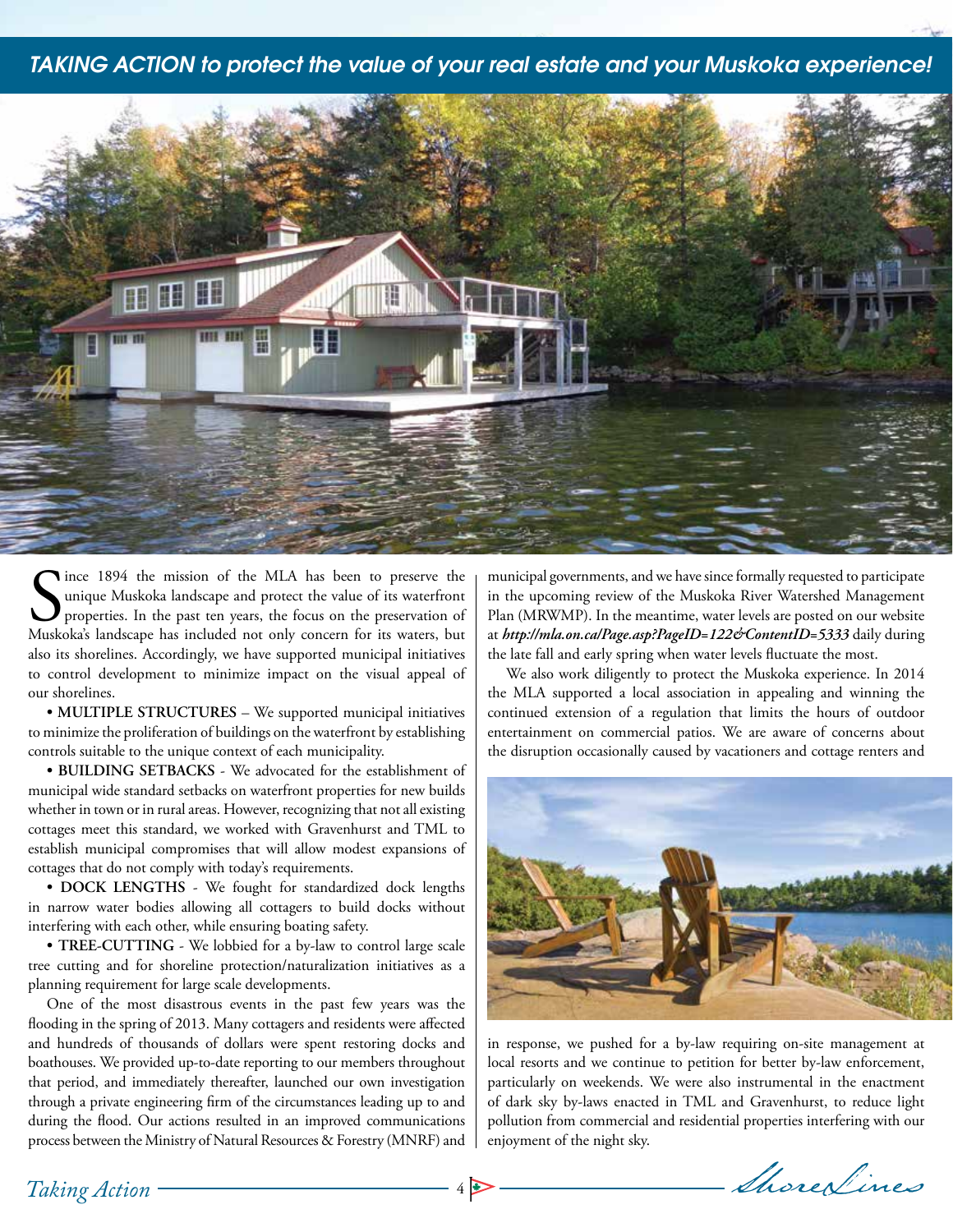## *TAKING ACTION to identify political issues of concern!*

The MLA reviews the agendas for all District of Muskoka and municipal meetings in Bracebridge, Gravenhurst, Township of Muskoka Lakes (TML) and Seguin Township and attends those meetings that address issues of real or pote municipal meetings in Bracebridge, Gravenhurst, Township of Muskoka Lakes (TML) and Seguin Township and attends those meetings that address issues of real or potential concern to waterfront property owners, often providing input by offering suggestions, asking questions, or simply making our views known on behalf of our members. We attend budget discussions and participate in the detailed review of district and municipal annual proposed budgets. At all times we urge the municipal governments to be more efficient in service delivery and more prudent in spending dollars raised by us, the local taxpayers, and we weigh in on issues that increase our taxes, such as:

• Construction of new or improved roads, highways and sewage treatment plants;

• Emergency Services and Operational Costs - At the district level we encouraged municipalities to curb expenses by reducing duplicate services. In 2012, the District established a Citizen's Service Review Committee which led to a reorganization that resulted in shared agreements for procurement practices, i.e., the provision of IT support services by the District including the property maps in the new zoning by-laws of TML and Gravenhurst.

• Waste collection - The MLA continues to be engaged in the ongoing debate over equitable costs of waste collection services for seasonal and permanent residents, whether located in urban or rural areas; and

• Health Care – The MLA supported the introduction of a new health care facility in Port Carling, and is closely following the Muskoka Algonquin Hospital Committee's (MAHC) recommendation for a one-site hospital. Our letter in support of the resolutions passed by the towns of Bracebridge and Huntsville to retain two full care hospital sites in Bracebridge and Huntsville respectively can be found on our website at *www.mla.on.ca* under the News tab. We encourage our members to become informed, participate in the debate and/or petition the various levels of government.

Upon the recommendation of the MLA, TML and Gravenhurst both created Citizen Advisory committees to provide input to their respective budgeting processes. Board members of the MLA sat on the TML zoning by-law review committee and we are taking an active part in Gravenhurst's new official plan review procedures. Recently, we conferred with local associations on Seguin Township's official plan and participated in Bracebridge's official plan update, especially as it pertained to waterfront properties and the future of the former Bangor Lodge property.

We also focus on efforts that will impact the local economy. In 2012 we went on record as supporting the Mayor of Bracebridge's efforts to have the District of Muskoka included in the Eastern Ontario Economic Development Fund. Today we are studying the potential economic implications of the proposed widening of Highway #11 at Gravenhurst, and the planned Bracebridge northern transportation corridor.

In 2015 the MLA interviewed candidates running in the Gravenhurst, Bracebridge, TML, Seguin Township and District elections, ranking each in accordance with their alignment to the MLA values and mission. We posted campaign material and links to candidate websites on the MLA website to ensure that our members were given access to as much information as possible. On an ongoing basis, the MLA provided voting *– continued on page 8*

ShoreLines

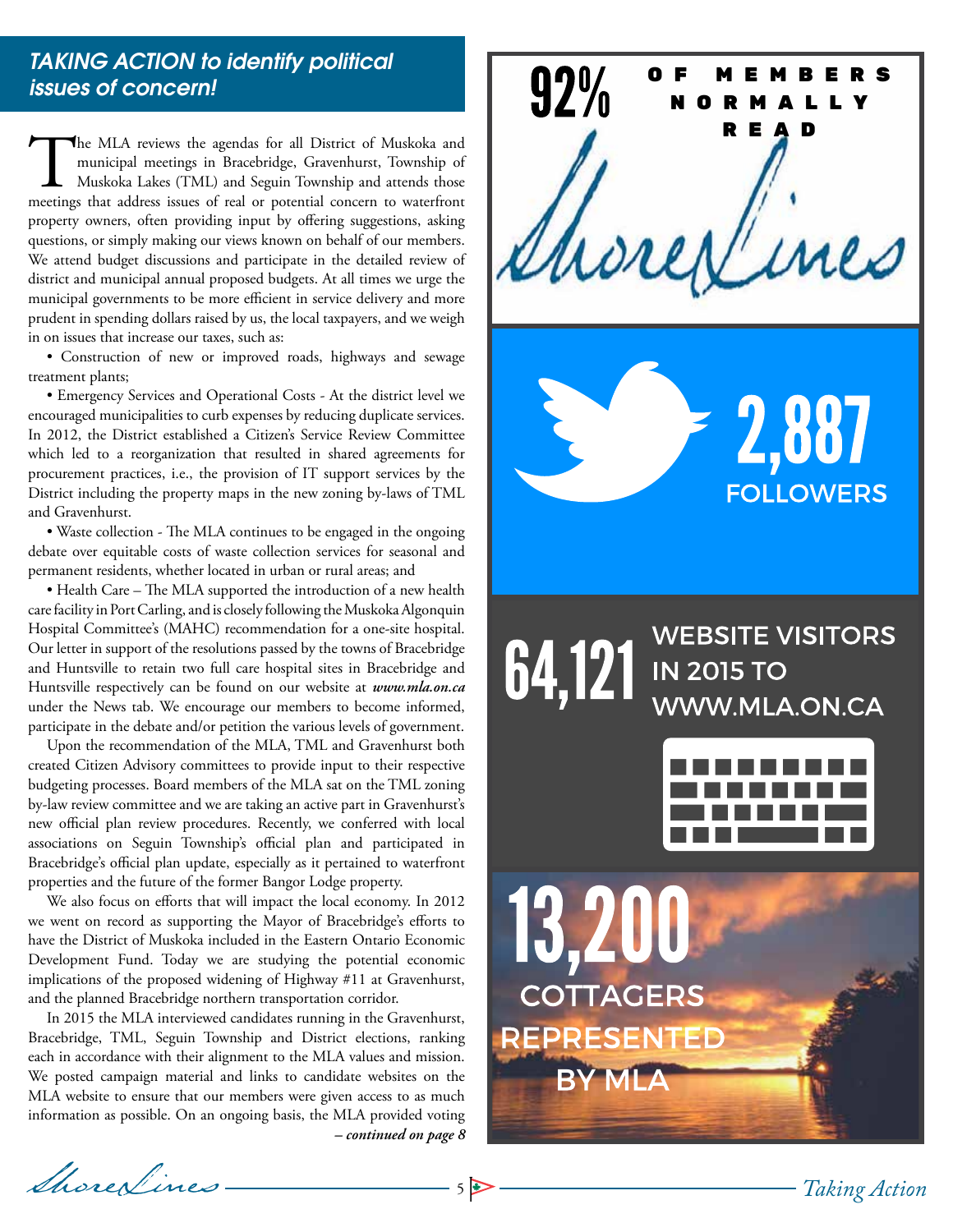The MLA is active in community programs to promote safe, responsible and active enjoyment of Muskoka, while encouraging mutual respect and protecting our valuable assets.<br>We have partnered with agencies such as Safe & Quie responsible and active enjoyment of Muskoka, while encouraging mutual respect and protecting our valuable assets.

BoatSMART! and other cottage associations to educate boaters on wakes and boat noise, and promote safe and responsible boating. We keep our members apprised of special events where increased or specialized boat traffic may be disruptive, such as the poker runs and Wakestock. In 2015, the MLA piloted a boat speed sign initiative to provide boaters with instant feedback on their speed in slow speed zone areas.

### MEMBERSHIP INSURANCE PROGRAM

Based on inquiries from members we learned that many cottagers were not fully aware of the unique requirements of insuring their cottage properties. In 2013, we partnered with a qualified insurance broker to provide complimentary cottage insurance audits to members. To date over 200 members have taken advantage of this free audit and many have found significant flaws in their coverage. We are now working on enhancing this program and working with the insurance industry to better serve the unique needs of the cottager in Muskoka.

Fostering responsible citizenship has included education and community support.

#### EDUCATION

We are supporting local graduating high school students with our \$5,000 bursary to be applied to their continued education, for one student each year, who is committed to pursuing the preservation and enjoyment of Muskoka. This bursary also comes with a summer intern program opportunity within the MLA.

### COMMUNITY SUPPORT

You may remember back in 2011 when downtown Gravenhurst suffered a devastating fire (if you don't remember the fire you can find the details in this report: *http://www.muskokaregion.com/news-story/3648802 downtown-reeling-from-tragic-fire/*. Many in the Muskoka community were saddened by the huge impact this had on many local businesses and were looking for ways to help. Helping the local businesses in Gravenhurst was the inspiration behind the *MLA Advantage Card,* a partnership between the MLA and business and service providers to provide incentives to MLA members to shop locally. Introduced in 2011, the program has expanded to include over 100 participants in Gravenhurst, Bracebridge, Bala, Port Carling, Minett and Huntsville who have signed up to give MLA members discounts or special offers! We are proud our members choose to 'Stock up in Muskoka' and support the local economy. In fact, each year we receive stories from members who have discovered great local shops that they otherwise wouldn't have visited. One member even kept track of their purchases using the card and said they saved over \$500 in one summer!

We also look for opportunities to support our local charities. In 2015 our fall Food Drive was expanded and captured the generosity of cottagers and residents, donating over 1,000 pounds of food and very appreciated cash donations as well for a local food bank.

258 MEDALS HANDED OUT **AT 2015 MLA REGATTA POUNDS OF FOOD DONATED TO OUR 2015 THANKSGIVING** 

**FOOD DRIVE** 

OF MEMBERS GO **THE MLA ANTIQUE BOAT SHOW** 

M E M B E R S

C O M P L I M

N S U R A N C E A U D

200

6 ShoreNines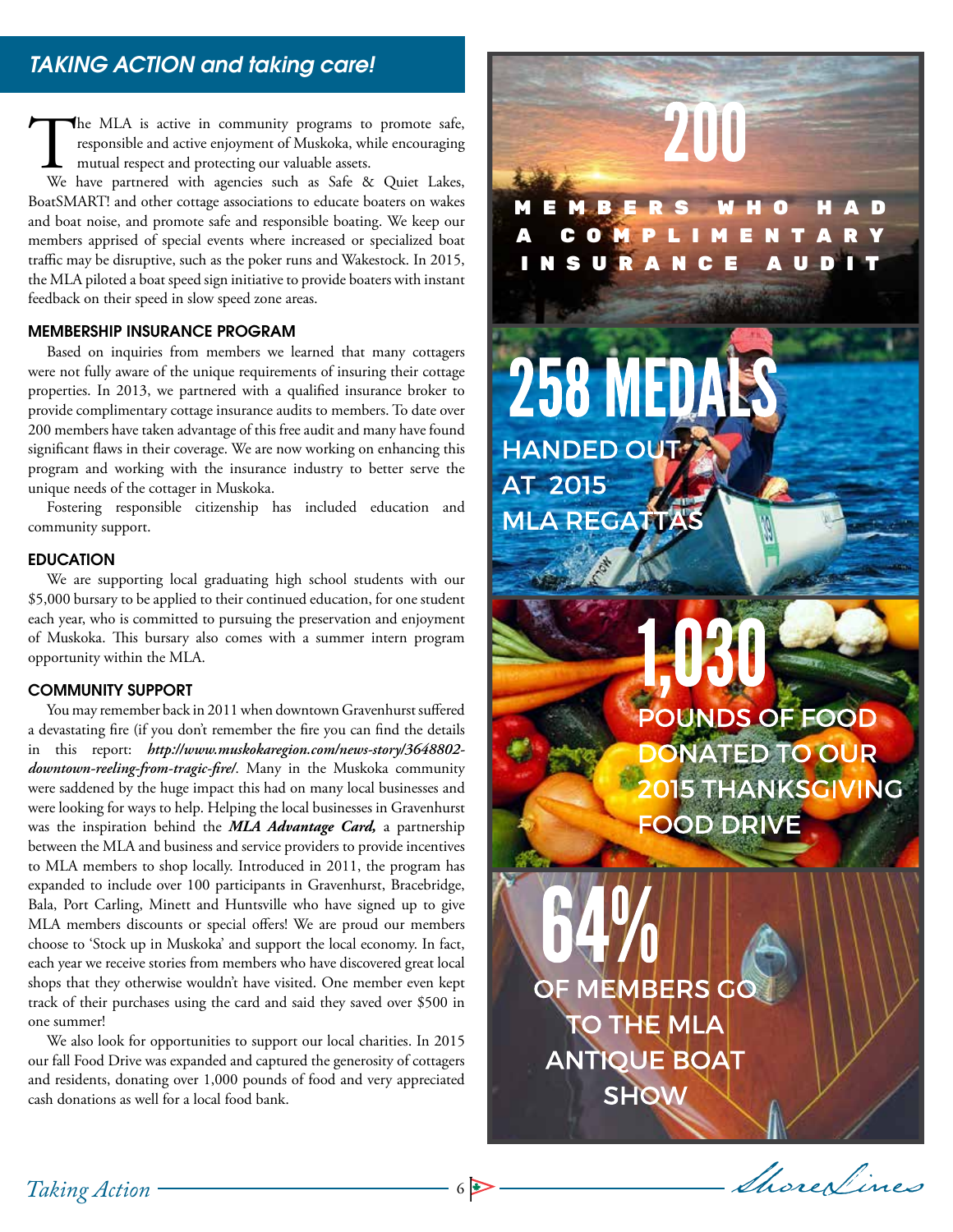

# *TAKING ACTION and having fun!*

We are proud of our water sport legacy events which continue to reach a broader audience and enhance the MLA's long and rich history. The MLA Aquatic Regatta is the oldest continuously run regatta in Canada. This regatta i reach a broader audience and enhance the MLA's long and rich history. The MLA Aquatic Regatta is the oldest continuously time traditional events of canoeing, rowing and swimming, as well as the newer sports of stand up paddle boarding and kayaking. The highlight of the day is the tilting event in which two paddlers and two jousters battle to tip or knock each other out of their respective canoes. The regatta is a wonderful event for the whole family with competitions for every age group and ability.

Every other year we offer a free (thanks to our valued sponsors) Antique Boat Show in Port Carling, which showcases the remarkable wooden crafts which have plied the Muskoka Lakes for generations of cottagers.

The MLA Sailing Network has now been running successfully for several years and continues to expand its scope. Nine of the sailing clubs in the Muskoka area benefit from the coordination of youth sailing regattas as well as the sharing of best practices at sailing school operations. In addition, the MLA Sailing Network's annual open sailing regattas continue to grow in significance. In 2015, we hosted many world class sailors in the Ontario Master Laser Championship.

In the winter, we host the MLA Curling Bonspiel at the South Muskoka Curling & Golf Club.

Through thoughtful planning we operate this group of programs with virtually no cost to members, partnering with organizations that have goals aligned with ours, and relying on the commitment of passionate volunteers to create, organize and operate these great programs.

Shore<u>Lines</u> 7